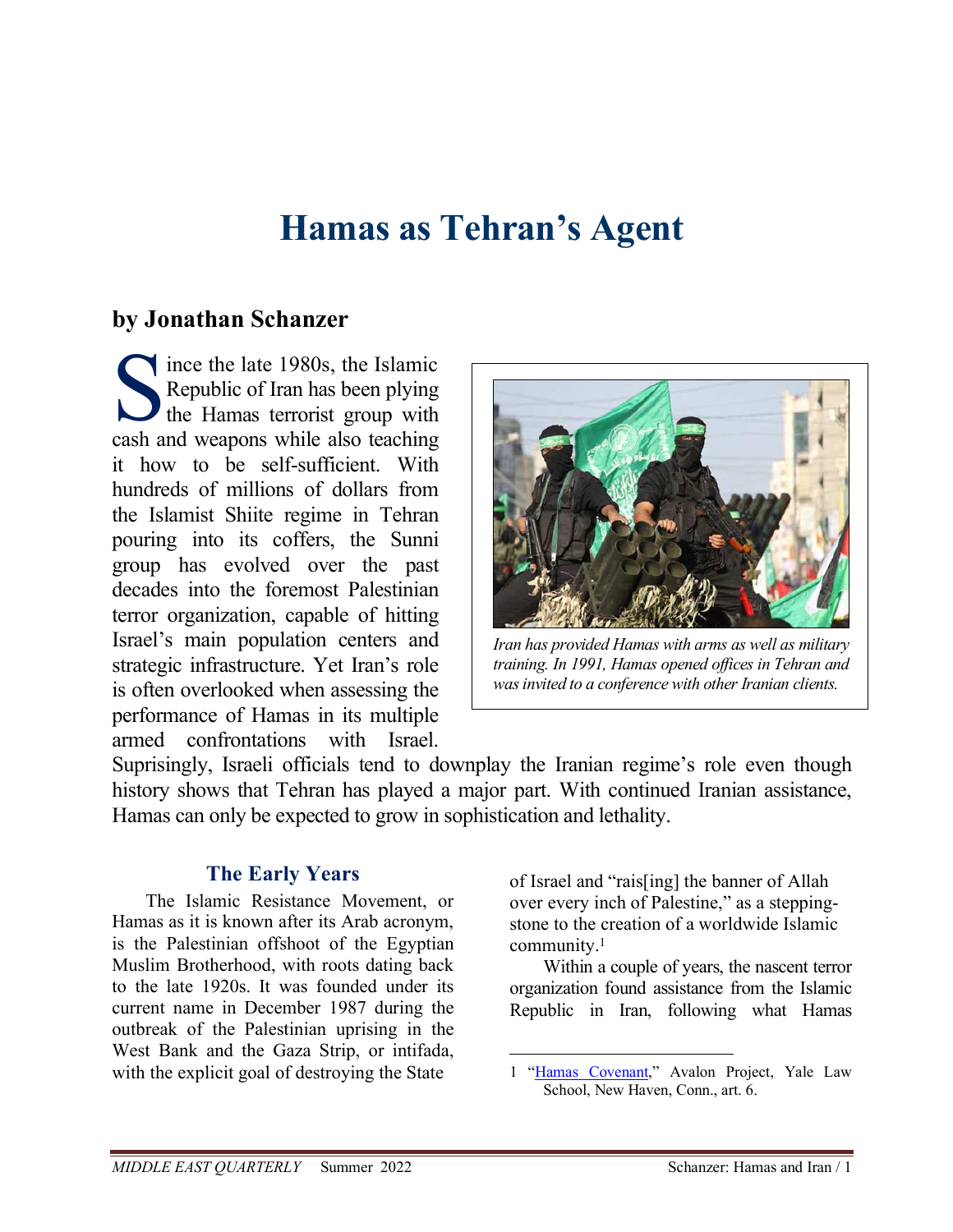spokesman Ibrahim Goshi called "meetings at the highest level."<sup>2</sup> Until then, Tehran had primarily funded its Lebanese offshoot Hezbollah and, to a lesser extent, the Pales-

tinian Islamic Jihad (PIJ), a small terrorist group that also vowed to destroy Israel.

While Hamas attracted funds from Iraq, Saudi Arabia, and other Arab sources, according to Israeli security sources, Iran initially provided it with an estimated US\$30 million annually, along with military training abroad.<sup>3</sup> In 1991, Hamas opened offices in Tehran and, later that year, Tehran invited the organization to a conference with other Iranian clients to promote the "Islamic intifada."<sup>4</sup>

With assistance from Iran, Hamas began to professionalize. In 1991, the organization established its military wing, the Izz ad-Din al-Qassam Brigades, and the following year Egyptian intelligence reported that Iran was training up to three thousand Hamas terrorists.<sup>5</sup> That same year, a Hamas delegation led by Politburo chief Musa Abu Marzouk visited Tehran for meetings with key Iranian officials, report-edly including Supreme Leader Ayatollah Ali Khamenei.<sup>6</sup>

 **Israeli prime minister Yitzhak Rabin expected the PLO to counter the rise of Hamas.** 

### **The Oslo Years**

In September 1993, the Israeli government and the Palestine Liberation Organization (PLO) signed a historic decla-

ration of principles that provided for Palestinian self-rule in the West Bank and the Gaza Strip for a transitional period of up to five years, during which Jerusalem and the Palestinians would negotiate a permanent peace settlement. The PLO had been exiled to Tunisia in 1982 after a decade of terror attacks on Israel launched from Lebanese soil. The PLO was further ostracized by most Arab states following its support for Saddam Hussein's brutal occupation of Kuwait in 1990. For Yasser Arafat, the Oslo process offered a golden opportunity to reassert the PLO's (and his own) relevance and to push Hamas to the periphery. Hamas was keenly aware of this as was Israeli prime minister Yitzhak Rabin, who expected the PLO to counter the rise of Hamas without the constraints of Israel's supreme court or human rights groups. Hamas, thus, vowed to derail the PLO's "betrayal of the Palestinian cause." The group found encouragement from Iran's supreme leader, who urged Palestinian clerics to "fill their sermons with slogans against Israel and the White House and the treasonous PLO leaders."<sup>7</sup>

In December 1993, Marzouk returned to Iran and met with President Ali Rafsanjani. Soon after, Hamas launched its first wave of suicide bombings—a tactic up to that point associated with the Iran-backed Hezbollah.

<sup>2</sup> Zaki Chehab, *Inside Hamas: The Untold Story of the Militant Islamic Movement* (New York: Nation Books, 2007), p. 41.

<sup>3</sup> Elie Rekhess, "The Terrorist Connection: Iran, the Islamic Jihad and Hamas," *Justice*, May 1995.

<sup>4</sup> J. Millard Burr and Robert O. Collins, *Sudan in Turmoil: Hasan al-Turabi and the Islamist State* (Princeton: Markus Winer Publishers, 2010), p. 85; Meir Hatina, *Islam and Salvation in Palestine* (Tel Aviv: Moshe Dayan Center for Middle Eastern and African Studies, 2001), p. 83.

<sup>5 &</sup>quot;About Us," Ezzedeen Al-Qassam Brigades website; Yohanan Ramati, "Islamic Fundamentalism Gaining," *Midstream*, Feb./Mar. 1993, p. 2.

<sup>6</sup> Chehab, *Inside Hamas*, p. 142.

<sup>7</sup> Samih K. Farsoun and Christina E. Zacharia, *Palestine and the Palestinians* (Boulder: Westview Press, 1997), p. 196; Anoushiravan Ehteshami and Raymond A. Hinnebush, *Syria and Iran: Middle Powers in a Penetrated Regional System* (New York: Routledge, 1997), p. 188.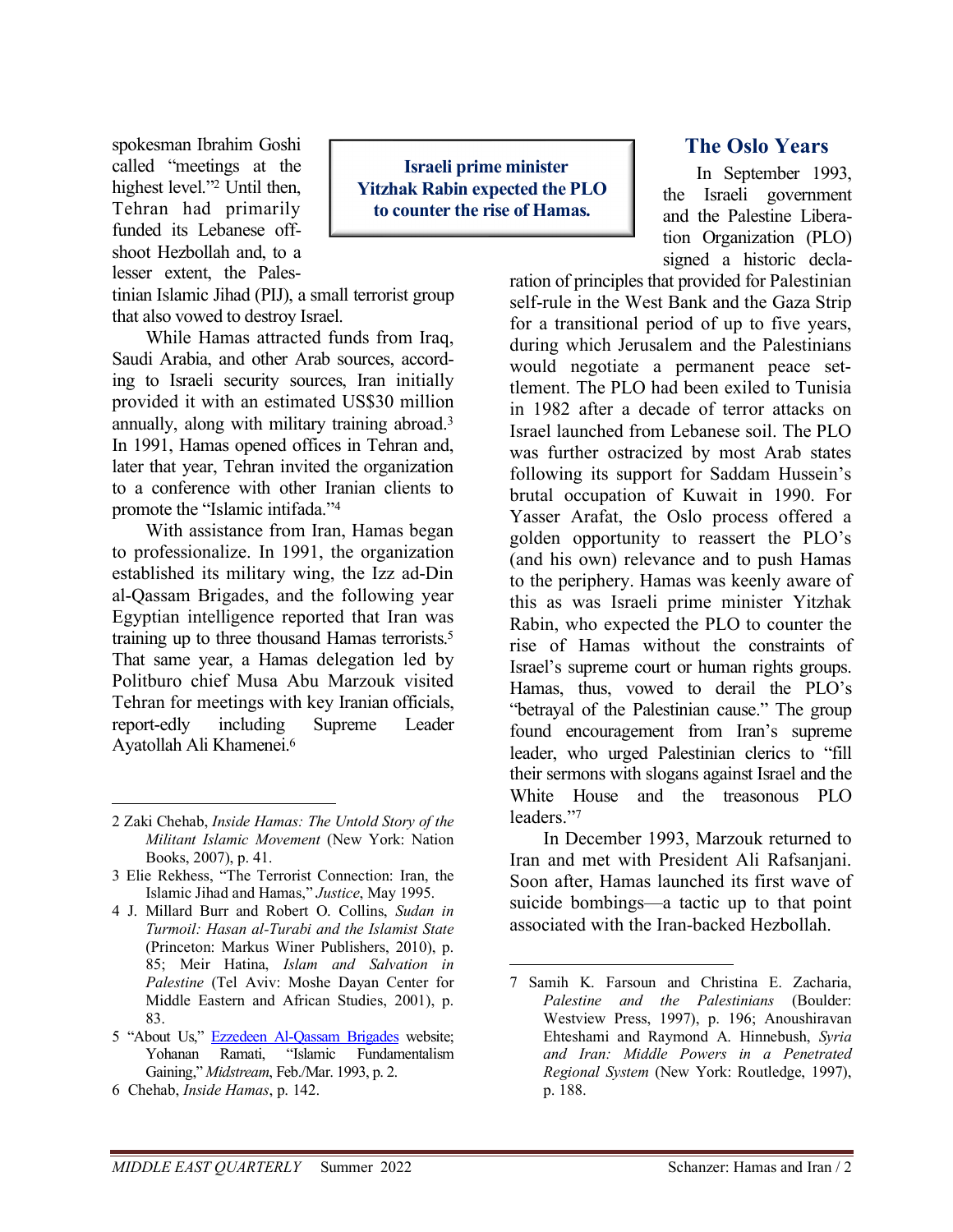Hamas's first successful suicide bombing rocked the northern Israeli town of Afula in April 1994, and by the autumn, the organization had launched three more suicide bombings. Amidst the carnage, Osama Hamdan, the group's envoy to Tehran, boasted of flourishing ties with the regime.<sup>8</sup>

During the 1990s, Hamas terrorists refined their tactics in Iranian training camps located in Iran, Syria, and Sudan. Indoctrinated by Iran and ready to die for their cause, the fighters returned to the West Bank and Gaza to carry out terror attacks and suicide bombings. Iran also hosted conferences with Hamas, PIJ, and other terror groups, during which the re-

gime pledged money, training, arms, and operational guidance.<sup>9</sup> And while Arafat turned a blind eye to Hamas's murderous campaign if not tacitly encouraged it—his Gaza chief, Muhammad Dahlan, accused the organization of acting on behalf of "foreign interests"—a clear reference to Iran.<sup>10</sup>

In 1998, Hamas founding leader Ahmad Yassin visited Tehran for what was effectively a state visit where he lauded "Iran's support for the Palestinians' struggle against Israel."11 The following year, Iranian for-

- 10 Efraim Karsh, *Arafat's War* (New York: Gove Atlantic, 2003), pp. 112-21; Chehab, *Inside Hamas*, pp. 113-4, 224.
- 11 Azzam Tamimi, *Hamas: A History from Within* (London: Olive Branch Press, 2011), p. 113.



*In 1998, Hamas founding leader Ahmad Yassin (left) met with Iran's supreme leader Ali Khamenei in Tehran where Yassin praised "Iran's support for the Palestinians' struggle against Israel."*

eign minister Ali Akbar Velayati boasted that "Iran is the main supporter of Hamas and Hezbollah and their struggle against Israel."<sup>12</sup> By 2000, Iran had gifted Hamas as much as \$50 million annually, plus training and other assistance.<sup>13</sup>

When Arafat waged his war of terror at the end of September 2000 (euphemized as "al-Aqsa Intifada"), Hamas viewed the development as both a vindication of its militant approach and a golden opportunity to erode the control of the PLO-dominated Palestinian Authority (PA) in the West Bank and Gaza. So did the ayatollahs in Tehran, who quickly transferred at least an additional \$400,000 to Hamas.<sup>14</sup> In April 2001, Hamas Politburo chief Khaled Meshal attended a

<sup>8</sup> Matthew Levitt, "The Origins of Hezbollah," *The Atlantic*, Oct. 3, 2013; Chehab, *Inside Hamas*, p. 142.

<sup>9</sup> Reuven Paz, "Hamas's Lessons from Lebanon," The Washington Institute for Near East Policy, Washington, D.C., May 25, 2000; Maria do Ceu Pinto, "Some concerns regarding Islamist and Middle Eastern terrorism," *Terrorism and Political Violence*, Fall 1999, pp. 88-9.

<sup>12</sup> Ray Takeyh, *Guardians of the Revolution: Iran and the World in the Age of the Ayatollahs* (New York: Oxford University Press, 2009), p. 174.

<sup>13</sup> Matthew Levitt, *Hamas: Politics, Charity and Terrorism in the Service of Jihad* (New Haven: Yale University Press, 2006), p. 172.

<sup>14 &</sup>quot;Translations of seized Palestinian documents evidencing Iranian involvement in terror," Intelligence Heritage Center, Ramat Hasharon.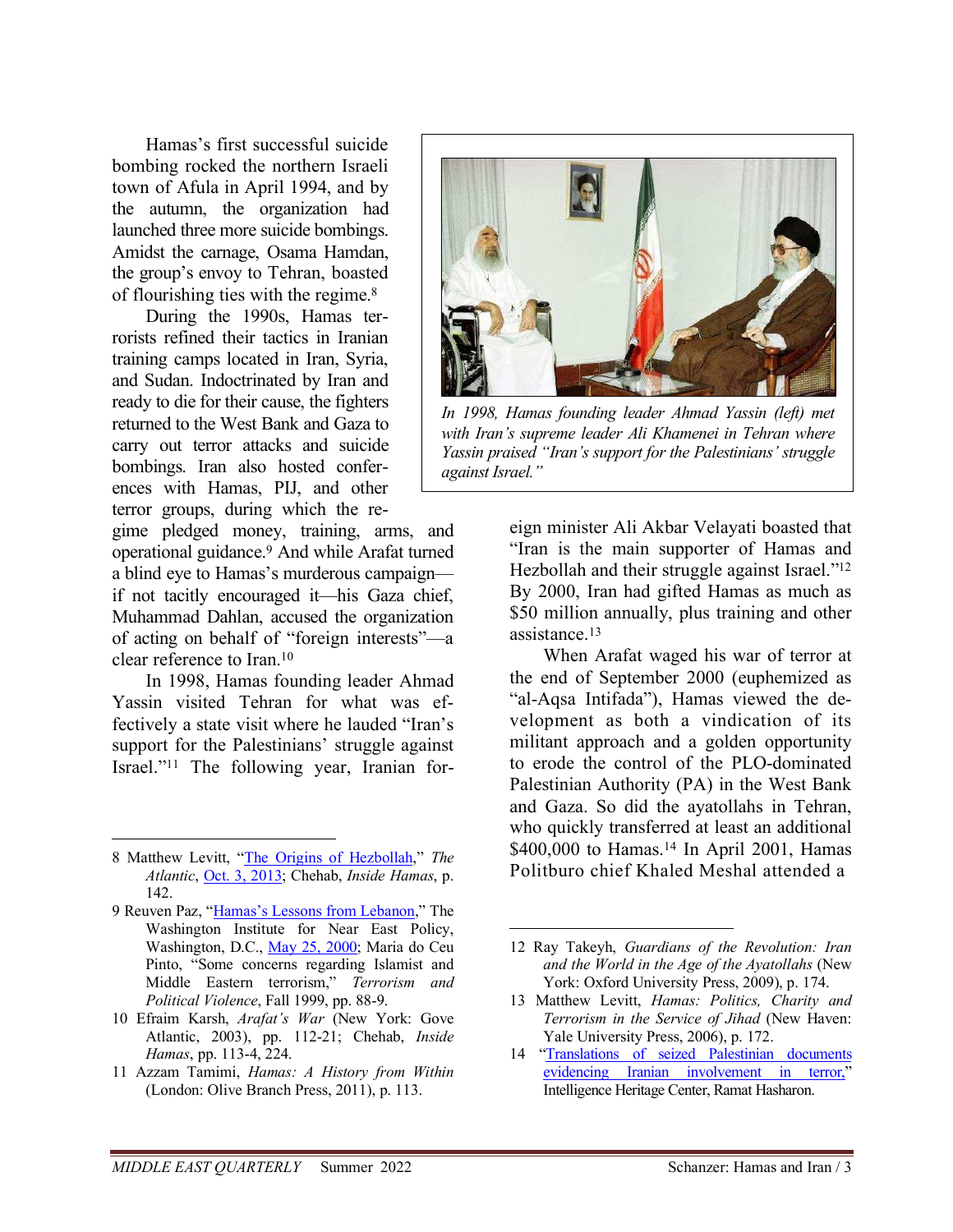conference in Iran alongside Hezbollah and PIJ leaders, asking the regime for political, financial, and military support.<sup>15</sup> According to a leaked

South African document from later that year, Hamas maintained a military headquarters in Iran with the regime financing the organization through a "Fallen Soldiers Fund" in Lebanon."16 Israeli intelligence at the time assessed that Hamas leaders traveled to Tehran "every three to four weeks."<sup>17</sup>

As the Palestinian war of terror progressed, Hamas took a leading role in the violence with Arafat's tacit blessing. This allowed the PLO chairman to instigate the most horrendous atrocities and then feign innocence by ascribing them to "extremist fringe groups" over which he allegedly had no control. In the coming years, Hamas perpetrated the greatest number of terror attacks and the most gruesome suicide bombings, including the June 2001 bombing of a Tel Aviv disco in which twenty-one people were murdered and the March 2002 Passover massacre in which twenty-nine people were killed. The Passover massacre triggered Operation Defensive Shield, the biggest Israeli military operation since the 1982 Lebanon war, and signaled a turning point in the war of terror.<sup>18</sup>

By the time the Israelis quelled the Palestinian terrorist campaign in mid-2005, and despite their killing of top Hamas leaders (including Yassin), Hamas had emerged as

 **Israel's 2005 withdrawal from the Gaza Strip provided a major boost for Hamas.** 

equal politically and superior militarily to the PLO. This was the result of an Israel miscalculation; the Israel Defense Forces (IDF) had emascu-

lated the PLO's West Bank's terror infrastructure while leaving Hamas' primarily Gaza-based infrastructure largely intact. This led to internecine strife in the territories, contributing to chaos that ultimately favored Hamas, not to mention its patron in Tehran.

## **Hamas Conquers Gaza**

Jerusalem's summer 2005 withdrawal of its military forces from the Gaza Strip and the evacuation of twenty-two Israeli villages with their 8,600-strong population<sup>19</sup> provided the next major boost for Hamas. Though the move was designed to bolster the PLO's standing in the area, in the eyes of the local population, it appeared to be an Israeli defeat at the hands of Hamas as the group that had spearheaded the anti-Israel "armed struggle."

The Gaza withdrawal was not the only Israeli error. Jerusalem also acquiesced in Washington's call for Palestinian parliamentary elections in the West Bank and Gaza (held on January 25, 2006). Again, the idea was to sideline Hamas, but instead the organization reaped the fruit of its burgeoning prestige and won 74 of the 132 parliamentary seats. Fatah, the PLO's foremost constituent organization, which had dominated the Palestinian Authority since its creation in May 1994, was roundly defeated, winning only 45 seats.<sup>20</sup>

<sup>15</sup> Levitt, *Hamas*, p. 46.

<sup>16</sup> Briefing document prepared for the South African president, Thabo Mbecki, National Intelligence Agency, Washington, D.C., Sept. 24, 2001.

<sup>17</sup> Beverly Milton-Edwards and Stephen Farrell, *Hamas: The Islamic Resistance Movement* (Cambridge: Polity Press, 2010), p. 93.

<sup>18</sup> Karsh, *Arafat's War*, ch. 13.

<sup>19 &</sup>quot;Israel's Disengagement from Gaza and North Samaria (2005)," Israeli Ministry of Foreign Affairs, Jerusalem, Nov. 14, 2021.

<sup>20</sup> CNN, Jan. 26, 2006.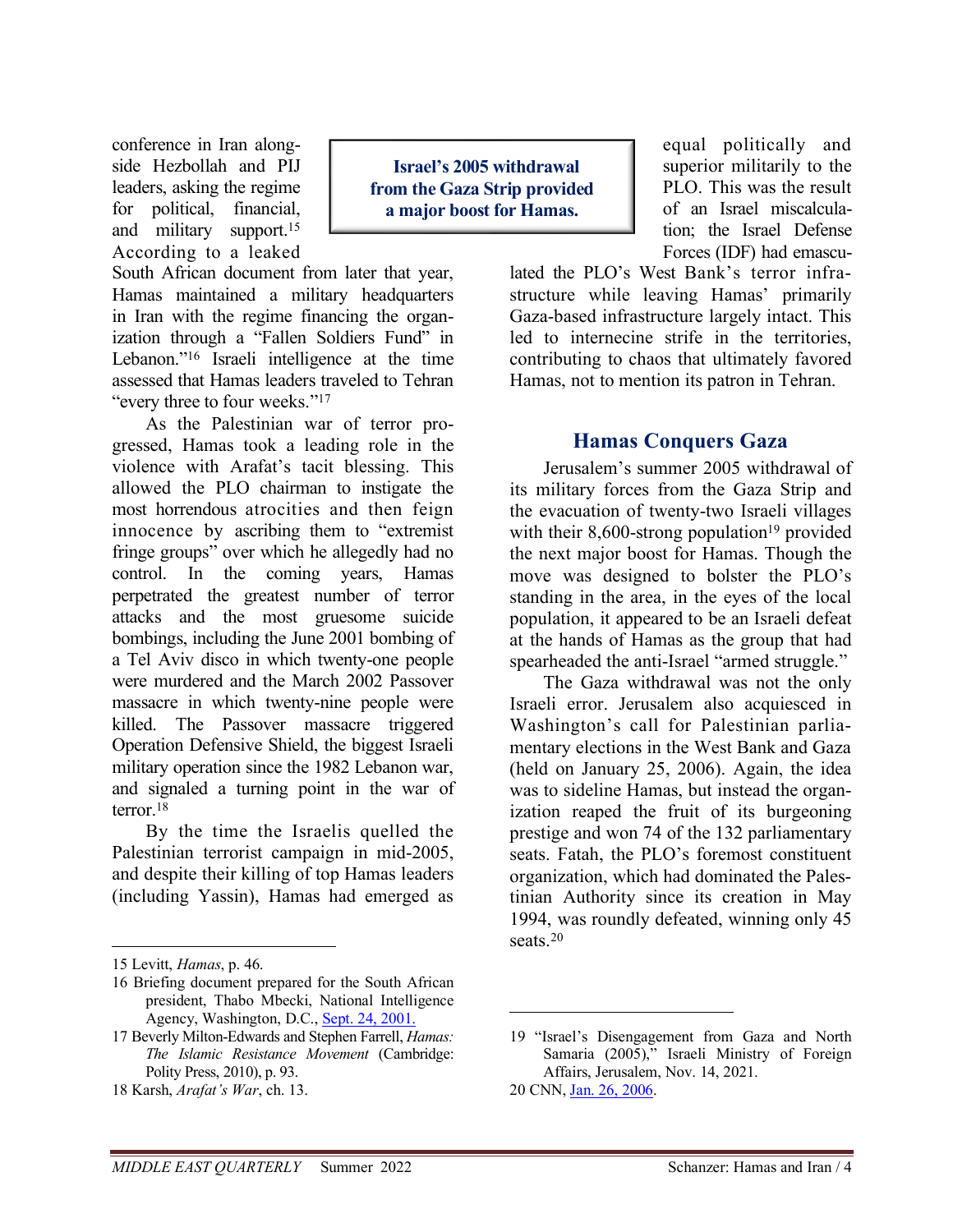A stalemate ensued for a year-and-ahalf as Mahmoud Abbas, who became PLO chairman and PA president upon Arafat's death in November 2004, refused to recognize the elected Hamas government. Hamas responded by intensifying its military buildup in Gaza, taking full advantage of the Israeli withdrawal, which left the Philadelphi security route along the Egyptian border and the Rafah crossing—the strip's main entry point to Egypt—wide open. This enabled Hamas to smuggle huge quantities of weapons and explosives into Gaza with significant help from Tehran. They did so through a network of rapidly expanding underground tunnels built with Iranian assistance. Hamas terrorists were also able to leave the enclave at will for training in Iran.<sup>21</sup>

No less importantly, the tunnels enabled Hamas to smuggle large sums of money into the strip with little difficulty. According to a prominent Hamas leader, Iran provided \$22 million in cash in 2006. During a December 2006 Tehran visit by the Hamasled government's prime minister, Ismail Haniyeh, the Khamenei regime pledged \$250 million—a significant increase over previous years.<sup>22</sup>

 A full-blown crisis emerged in early June 2007 when Hamas and the PLO fought for the strip's control. By June 14, all of Gaza had come under Hamas's domination with some 160 PLO fighters killed and another 700 wounded.23 Tehran was suspected to be behind the Islamist group's success, with U.S.



*Ismail Haniyeh (left), the Hamas-led government's prime minister, meets with Iran's supreme leader Ali Khamenei, Tehran, December 2006. During Haniyeh's visit, the Iranian regime pledged \$250 million to Hamas.*

secretary of state Condoleezza Rice voicing concerns about Iranian support for Hamas during congressional testimony later that year.24 Hamas never denied Tehran's support. During his December 2006 visit to Tehran, Haniyeh applauded the Islamic Republic as "the Palestinians' strategic depth"—reaffirming the unanimity within the organization's leadership regarding Tehran's championship of the Palestinian cause:

> [Israelis] assume the Palestinian nation is alone … This is an illusion ... We have a strategic depth in the Islamic Republic of Iran. This country [Iran] is our powerful, dynamic, and stable depth.<sup>25</sup>

<sup>21</sup> Milton-Edwards and Farrell, *Hamas,* p. 132.

<sup>22</sup> *IranWire* (London), Dec. 30, 2020; Associated Press*,* Dec. 11, 2006.

<sup>23 &</sup>quot;Black Pages in the Absence of Justice: Report on Bloody Fighting in the Gaza Strip from 7 to 14 June 2007," Palestinian Centre for Human Rights, Gaza City, Oct. 2007.

<sup>24</sup> Associated Press, Oct. 24, 2007.

<sup>25</sup> *The Guardian* (London), Dec. 8, 2006.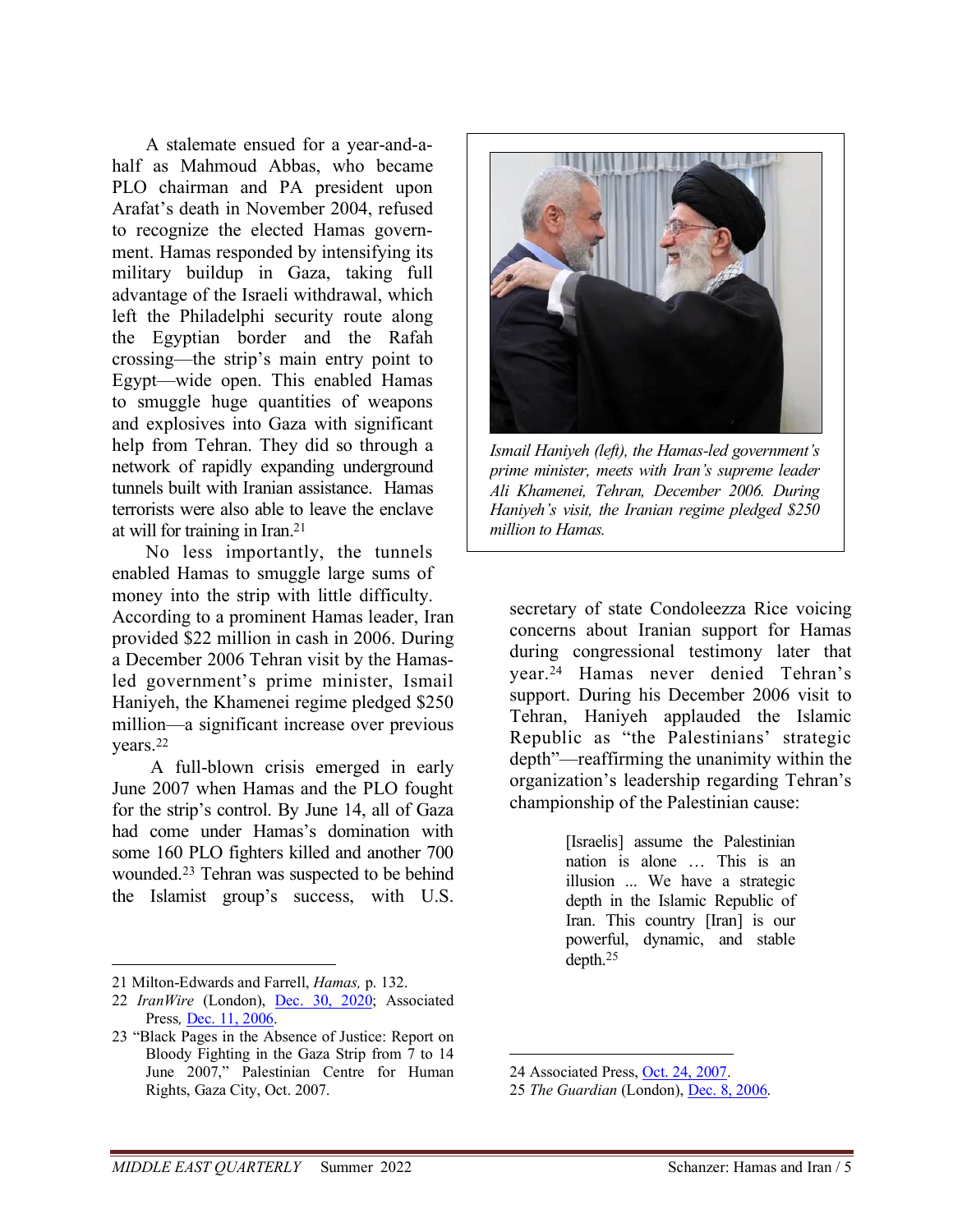Hamas-affiliated journalist Zaki Chehab reported, "The Iranian connection is real and long-standing. It is one whose deep roots I witnessed at first hand." He confirmed that by way

 **By the end of 2008, according to Israeli intelligence sources, Hamas had more than twenty thousand armed terrorists.** 

of countering the sanctions on Hamas, Iran "was prepared to cover the entire deficit in the Palestinian budget, and [to do so] continuously." The Bonyad-e Mostazafan za Janbaza (Foundation of the Oppressed and War Veterans), a fund controlled by Iran's Islamic Revolutionary Guard Corps (IRGC), reportedly provided significant support.<sup>26</sup> Hamas fighters also continued to train in Iran.<sup>27</sup>

## **The Early Gaza Wars**

In the wake of the Gaza takeover, Washington attempted to halt Iranian assistance to Hamas. In July 2007, the U.S. Treasury Department sanctioned Iran's Martyrs Foundation, citing declassified intelligence showing that the foundation funneled money to Hamas, among others.28 Later that year, Treasury targeted the IRGC's elite Quds Force and Bank Saderat, also citing declassified evidence that they funded Hamas (as well as Hezbollah and PIJ).<sup>29</sup> However, Iranian cash continued to flow to Gaza as did Iranian weapons. The tunnels connecting Gaza to the Sinai Peninsula, many dug with Iranian funding or technical assistance, facilitated the smuggling of weapons to the coastal enclave.<sup>30</sup>

Better armed and trained than ever thanks to Tehran, and flush with large quantities of weapons and ammunition won by the defeat of the PLO/

PA, Hamas continued to overhaul its fighting capabilities. By the end of 2008, according to Israeli intelligence sources, there were more than twenty thousand armed terrorists directly subordinate to the organization's Izz ad-Din Brigades or designated to be integrated into this force during a conflict.<sup>31</sup>

This Iran-backed military buildup, together with its absolute control of the Gaza Strip, enabled Hamas to establish a balance of deterrence with Jerusalem whereby it disrupted the lives of a growing number of Israeli cities and villages at the relatively low cost of limited retaliatory Israeli air strikes. During 2008, 1,665 rockets landed in Israeli territory—more than twice the previous year and nearly ten times as many as in 2005 endangering the country's strategic infrastructure (e.g., the Ashdod port, the Ashkelon power station, hospitals, educational and academic institutions) and disrupting the daily lives of nearly one million Israeli citizens—about 15 percent of the total population.32 Many of these rockets were either provided by Iran, or were assembled locally with assistance from the Tehran regime.

<sup>26</sup> Chehab, *Inside Hamas*, pp. 134-9.

<sup>27</sup> Milton-Edwards and Farrell, *Hamas*, p. 133.

<sup>28 &</sup>quot;Twin Treasury Actions Take Aim at Hizballah's Support Network," U.S. Dept. of the Treasury, Washington, D.C., July 24, 2007.

<sup>29 &</sup>quot;Iran Sanctions," Congressional Research Service, Washington, D.C., Feb. 2, 2022.

<sup>30</sup> *Christian Science Monitor* (Boston), Jan. 14, 2008.

<sup>31 &</sup>quot;The Operation in Gaza 27 December 2008-18 January 2009: Factual and Legal Aspects," Prime Minister's Office, Jerusalem, July 7, 2009.

<sup>32 &</sup>quot;Summary of Rocket Fire and Mortar Shelling in 2008," Intelligence and Terrorism Information Center at the Israel Intelligence Heritage and Commemoration Center (IICC), Tel Aviv, p. 2.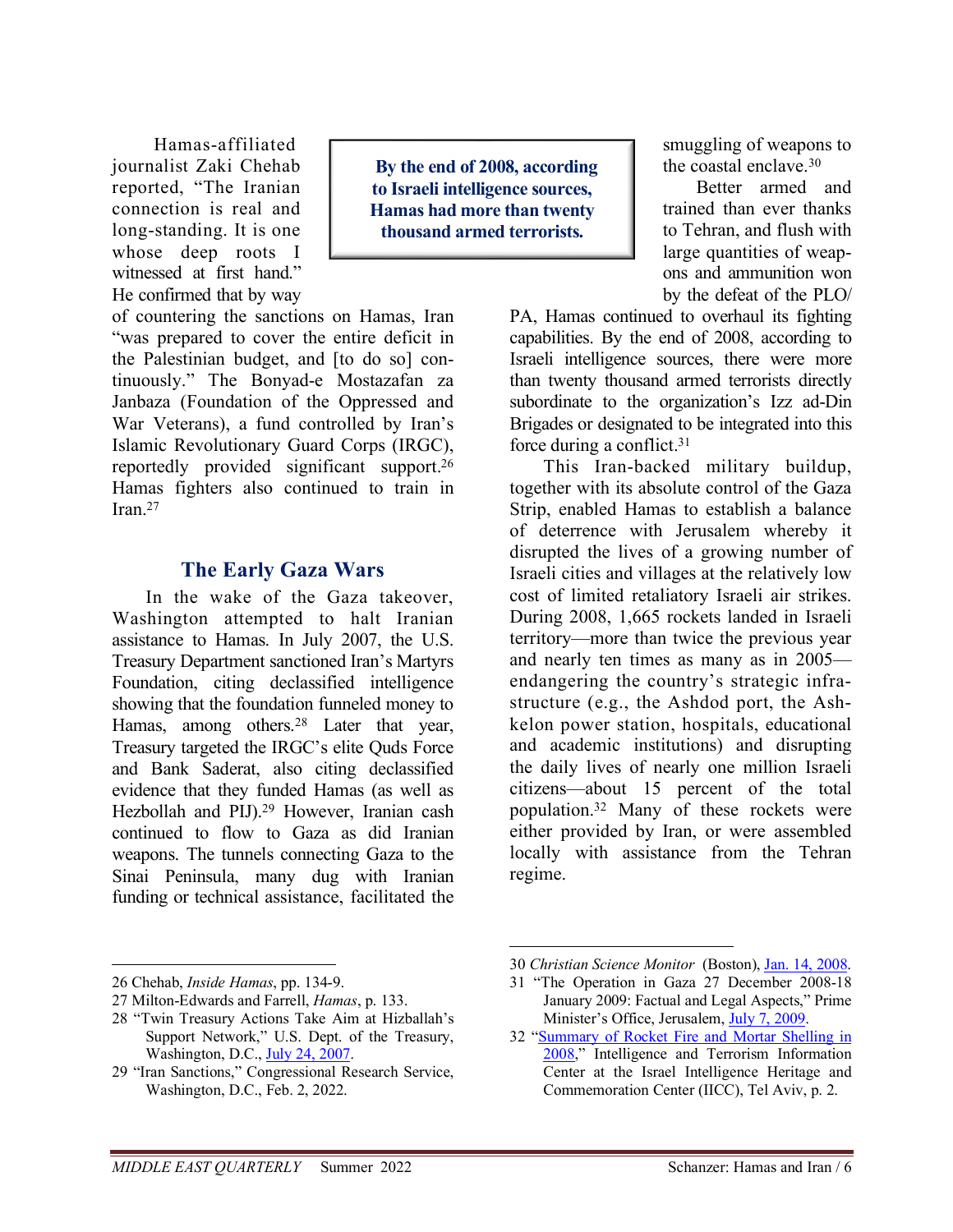In late February 2008, as Hamas intermittently battered Israeli population centers with rockets, Jerusalem mounted its first major military response. Operation Warm

Winter was brief, just four days, targeting a handful of Hamas terrorists along with the organization's rocket facilities.<sup>33</sup>

The next war came on December 27, 2008, eight days after Hamas had unilaterally abrogated an Egyptian-mediated, informal six-month lull agreement (*tahdi'a*) with Israel and resumed its rocket attacks. Codenamed Operation Cast Lead, Jerusalem's immediate goal was to strike tunnels, rocket facilities, and other Hamas military assets built with Iranian largesse. One week into the war, the IDF sent in ground troops. Israeli troops found booby traps and other deadly surprises waiting for them, courtesy of Iran. The IDF pushed forward under air cover, achieving most of its objectives. By the time Jerusalem ended the operation on January 18, 2009, and withdrew its forces from Gaza after twenty-two days of fighting, Hamas's infrastructure had been seriously damaged despite the organization's attempts to downplay its losses.<sup>34</sup>

After Cast Lead, it was clear that Tehran was helping Hamas prepare for the next round. In January 2010, Mossad agents assassinated a senior Hamas official in Dubai who had acted as liaison to Iran for weapons procurement.35 Seven months later, the U.S. Treasury Department sanctioned a senior Quds Force official who, according to the accompanying press release, "oversees distribution of funds to Levant-based terrorist

33 *The Jerusalem Post*, Mar. 3, 2008.

 **In March 2011, the IDF interdicted a Liberian ship and seized Iranian weapons destined for Hamas.** 

groups and provides financial support for designated terrorist entities including … Hamas."<sup>36</sup> In March 2011, the IDF interdicted a Liberian ship sailing to Egypt and

seized Iranian weapons, including anti-ship missiles, destined for Hamas. The following month, Israeli forces killed two Hamas weapons procurers, striking their car near Port Sudan in eastern Sudan—a jurisdiction that Iran often used to transfer weapons to the African continent. For its part, the State Department designated a senior Hamas official as a terrorist that year, noting extensive links to Iran.<sup>37</sup>

War came to Gaza again in 2012. This time the context was perhaps even more important than the conflict itself. On the night of October 23, Israeli fighter jets entered the skies over Khartoum and bombed the Yarmouk weapons factory, which belonged to the IRGC.38 The targeted weapons—Iranian-made Fajr-5 rockets—were bound for Gaza and Hamas.

Three weeks later, as Hamas once again fired rockets into southern Israel, the Israeli Air Force launched Operation Pillar of Defense against Hamas targets throughout the strip. The operation's primary target was the Iranian-provided Fajr-5 rockets, most of which (about 100) were destroyed in the early days of fighting.<sup>39</sup>

<sup>34 &</sup>quot;Operation Cast Lead (2008)," Israeli Ministry of Foreign Affairs, Jerusalem.

<sup>35</sup> *The Guardian*, Feb. 17, 2010.

<sup>36</sup> News release, U.S. Dept. of the Treasury, Aug. 3, 2010.

<sup>37</sup> *The Jerusalem Post*, Mar. 18, 2011, Apr. 7, 2011; "Terrorist Designation of HAMAS Operative Muhammad Hisham Muhammad Isma'il Abu Ghazala," U.S. Dept. of State, Washington, D.C., Sept. 22, 2011.

<sup>38</sup> *BBC News* (London), Oct. 24, 2012; Associated Press, Oct. 27, 2012.

<sup>39</sup> CNN, Nov. 28, 2012.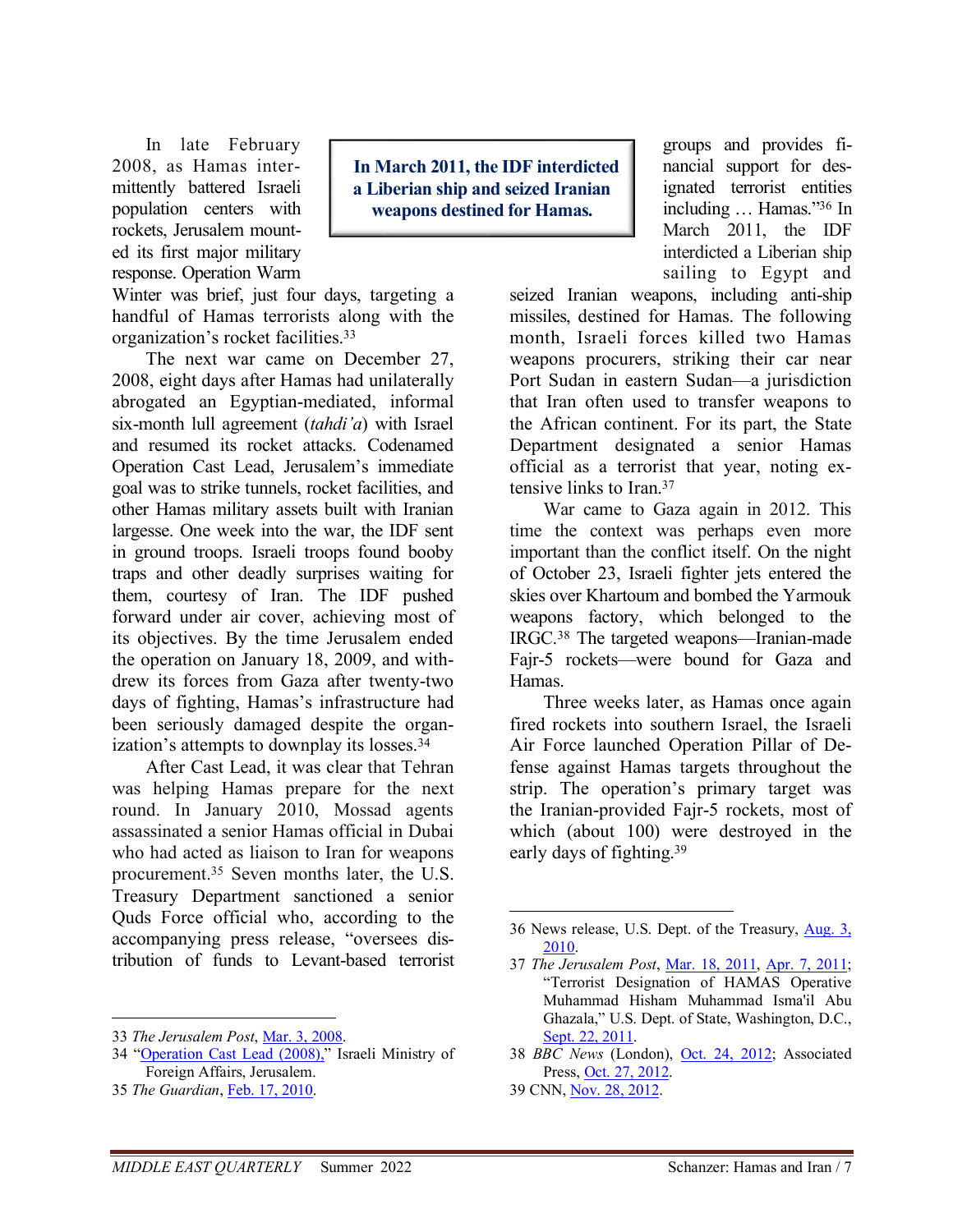The following year, the speaker of Iran's parliament met with Imad Alami, the Hamas representative to Tehran and a key figure in procuring funds and weapons, who had been sanctioned a decade earlier by U.S. Treasury.40 Suspicions that the meeting was part of an Iranian effort to replenish Hamas's arsenal were confirmed in March 2014 when the IDF intercepted a Panamanian-flagged cargo vessel carrying Iranian-supplied M-302 rockets and other advanced weapons bound for Gaza.<sup>41</sup>

War began again in early July 2014 and lasted for fifty-one days (July 4-August 21). Hamas fired nearly five thousand rockets and missiles that struck deep in Israeli territory with some targeting Jerusalem and even

Israel's inter-national airport. As Hamas rockets were pounding Israel's cities and villages, an Iranian official boasted that Tehran was "sending rockets and military aid [to the organization]." Following the war, Khamenei's foreign affairs advisor Ali Akbar Velayati stated, "Without the help of Iran, [Hamas] could not have obtained these rockets, with such long range and accuracy."<sup>42</sup>

Velayati was not lying. Hamas's longerrange M-302 and M-75 rockets had been

- 40 Press TV (Tehran), Jan. 17, 2013; "SDGT Designations," U.S. Dept. of the Treasury, Washington, D.C., Aug. 21, 2003.
- 41 *Long War Journal* (Washington, D.C.), Mar. 5, 2014.
- 42 *Al-Monitor* (Washington, D.C.), July 17, 2014; "Iran provided most of Hamas' weapons," Israeli Ministry of Foreign Affairs, Jerusalem, Aug. 31, 2014.



*Seized missile shipment, March 5, 2014. As Hamas rockets were pounding Israel's cities and villages, an Iranian official boasted that Tehran was sending rockets and military aid to Hamas.*

smuggled to Gaza courtesy of Iran. Hamas also had more shorter-range rockets thanks to Tehran, as the speaker of Iran's parliament, Ali Larijani, boasted.43 During the war, the IDF was also surprised by the extent of Hamas's underground attack tunnels that snaked into Israeli territory, believed to have been built with Iranian assistance.<sup>44</sup>

After the conflict, Hamas's deputy leader Abu Marzouk spoke of positive "bilateral relations between us and the Islamic Republic of Iran" while Qassem Soleimani, Quds Force commander and a favored Khamenei protégé, described Hamas leaders as "my dear brothers" and reaffirmed Tehran's support.<sup>45</sup>

<sup>43</sup> *Naharnet* (Beirut), July 24, 2014.

<sup>44</sup> Raymond Tanter, "Iran's terror tunnels," *Foreign Policy*, Dec. 23, 2014.

<sup>45</sup> Reuters, Dec. 17, 2014; Behnam Ben Taleblu, "Analysis: What the Gaza War Means for Iran," *Long War Journal*, Aug. 1, 2014.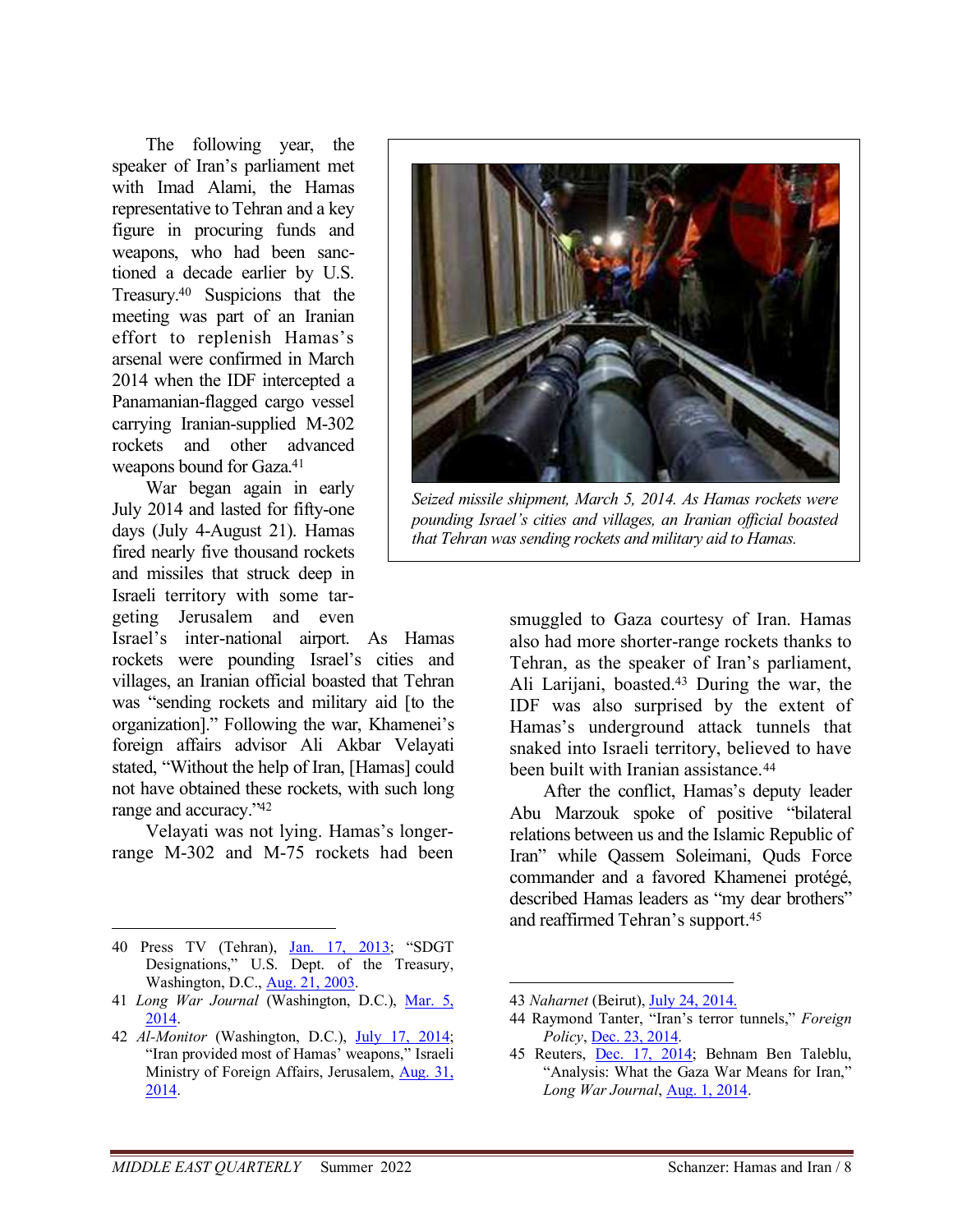On September 9, 2015, U.S. Treasury sanctioned four Hamas financial facilitators and one company. Among those sanctioned was Saleh Arouri, head of Hamas military operations in the West Bank, who was also a Hamas fundraiser. In the years that followed, Arouri visited Iran at least five times.<sup>46</sup>

In August 2019, the Treasury Department issued more sanctions, this time targeting "financial facilitators moving tens of millions of dollars between Iran's Islamic Revolutionary Guard Corps-Quds Force (IRGC-QF) and HAMAS's operational arm, the Izz-Al-Din Al-Qassam Brigades in Gaza." One key figure Treasury indicated was Muhammad Sarur,

> [a] middle-man between the IRGC-QF and HAMAS and worked with Hezbollah operatives to ensure funds were provided to the Izz-Al-Din Al-Qassam Brigades. … in the past four years, the IRGC-QF transferred over U.S. \$200 million dollars to the Izz-Al-Din Al-Qassam Brigades.<sup>47</sup>

In May 2020, Iran's supreme leader stated,

Iran realized Palestinian fighters' only problem was lack of access to weapons. With divine guidance and assistance, we planned, and the balance of power has been transformed in Palestine, and today the Gaza Strip can stand against the aggression of the Zionist enemy and defeat it.<sup>48</sup>

A few months later, Jerusalem seized \$4 million from Gaza businessman Zuhair Shamalach, who tried to funnel the money from Iran to Hamas.<sup>49</sup>

#### **Iranian Arms Fuel 2021 Gaza War**

On May 10, 2021, Hamas again began firing rockets toward Jerusalem. The terror group claimed to be defending al-Aqsa Mosque from "Zionist machinations"—the standard Palestinian-Arab rallying cry for anti-Jewish violence since the 1920s. But there was another aspect to its action that escaped notice at the time: the growing number of Israeli strikes against Iranian targets in Syria in an attempt to halt Tehran's military entrenchment in that country and the smuggling of advanced weapons to Hezbollah.

In April, weeks before the war, an Iranian general warned,

> The Zionists imagine that they can continuously target the Syrian territories and conduct mischief in different places and in the sea and receive no response. … the Resistance Front will give a principal response.<sup>50</sup>

Similarly, IRGC commander Hossein Salami declared that "the evil deeds committed by the Zionists in the region will turn against themselves and expose them to real dangers in the future." Shortly thereafter, Salami declared that Israel's "biggest weakness is that any tactical action could bring about a strategic defeat … just a single operation can ruin this regime."<sup>51</sup>

<sup>46 &</sup>quot;Sanctions List Search," Office of Foreign Assets Control, U.S. Dept. of the Treasury, Washington, D.C.; *Ynet* (Tel Aviv), Aug. 3, 2018.

<sup>47 &</sup>quot;Treasury Targets Facilitators Moving Millions to HAMAS in Gaza," U.S. Dept. of the Treasury, Washington, D.C., Aug. 29, 2019.

<sup>48</sup> Reuters, May 22, 2020.

<sup>49</sup> *The Times of Israel* (Jerusalem), Dec. 22, 2020.

<sup>50</sup> Fars News Agency (Tehran), Apr. 25, 2021.

<sup>51</sup> *Tehran Times*, Apr. 26, 2021; *Newsweek*, May 5, 2021.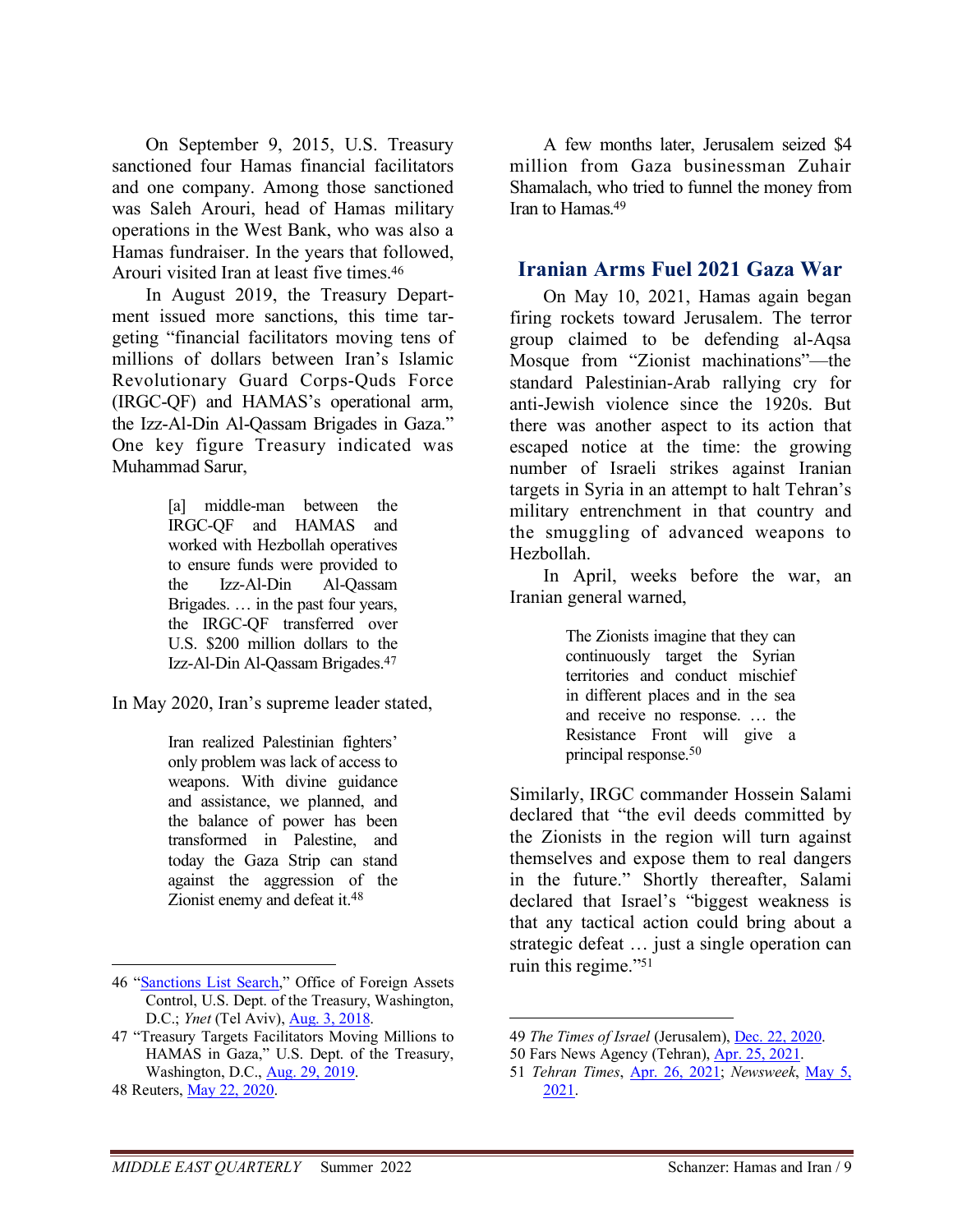Once war erupted, Hamas revealed the advances it made with Iranian help, firing off larger salvos of rockets than ever before. Also, as analyst Michael J. Armstrong observed,

> Accuracy has improved … About 50 per cent of the rockets arriving over Israel have threatened populated areas. That's up from 22 per cent in 2012 and 18 per cent in 2014. Fewer rockets land in empty fields after missing their targets.<sup>52</sup>

For the IDF, rocket range was also a concern. Most Hamas rockets were short-range threats.

The locally produced Ayyash rocket, however, could fly 240 kilometers, reaching deep into Israel. Hamas claimed to have thousands of rockets with a similar range, thanks to Iran. It also managed to import Fajr-3 and Fajr-5 rockets from Iran and M-302 rockets from Syria, with ranges of 480, 750, and 180 kilometers, respectively.<sup>53</sup>

Hamas also succeeded in flying unmanned aerial vehicles (UAVs) in the skies over Israel. Hamas said its drones were built locally, but weapons specialists noted similarities with Iranian drones. Ephraim Sneh, a retired Israeli brigadier general and former deputy defense minister, noted, "The design [of Hamas weapons] is Iranian but the production is local." Or as Scott Crino, the



*Israeli forces guard a burning car, Lod, May 12, 2021. Israeli Arabs rioted in cities considered showcases of Arab-Jewish coexistence. Hamas, Hezbollah, and the Iranian Revolutionary Guards were accused of orchestrating the violence.*

CEO of consulting firm Red Six Solutions, said, "Iran's hands are all over this." Upon closer examination, the Shehab Kamikaze drones Hamas launched at Israel resembled the Iranian Ababil-T and Qasef-series UAVs deployed in Yemen by the Iran-backed Houthis.<sup>54</sup>

The May 2021 Gaza war also witnessed another Hamas innovation with Iranian assistance: unmanned underwater vehicles (UUVs). The Israeli navy intercepted one, reportedly deployed to attack the Tamar offshore natural gas rig. The UUV was reportedly a commercial vehicle converted for military use and loaded with up to 110 pounds of explosives.<sup>55</sup>

The 2021 war also revealed a massive underground project, which the IDF called

<sup>52</sup> *The Conversation* (Waltham, Mass.), May 17, 2021.

<sup>53</sup> *The Washington Post*, May 13, 2021; *The Jerusalem Post*, May 31, 2021; *Iran Primer*, United States Institute of Peace, Washington, D.C., May 24, 2021.

<sup>54</sup> *The War Zone* (U.S.), May 13, 2021; *The Wall Street Journal*, May 20, 2021.

<sup>55 &</sup>quot;Add Egypt and the UAE to the Noble Dina Exercise," Foundation for Defense of Democracies, Washington, D.C., July 2, 2021; *Asia Times* (Hong Kong), May 21, 2021.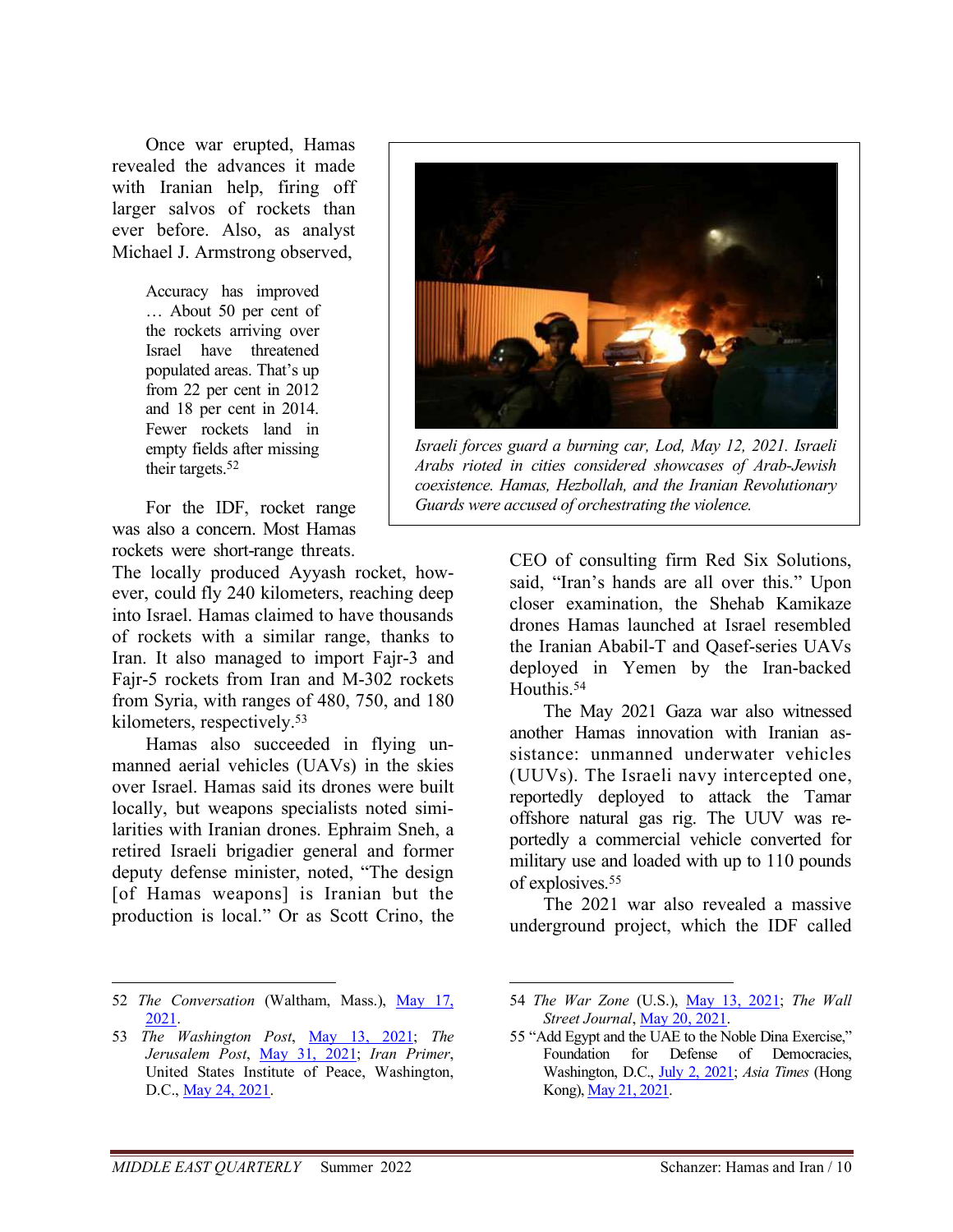the "Hamas Metro." This labyrinth of subterranean commando tunnels was suspected to have been built with Iranian financial or even technical assistance.<sup>56</sup>

 **Israel's U.N. ambassador warned, "Hamas has been building its own military force covertly in Lebanon."** 

#### **Hamas in Lebanon**

One aspect of the 2021 Gaza war that baffled the Israeli political and security establishments was the mass riots by Israel's Arabs in support of Hamas. The cities of Jaffa, Haifa, Acre, Ramla, and Lod, among others—long considered show-cases of Arab-Jewish coexistence—were rocked by violence as Arab rioters attacked their Jewish neighbors, burned cars, synagogues, and other buildings, threw stones and Molotov cocktails, and even fired weapons. Here, too, Iran had a hand. As noted by the Jerusalem Center for Public Affairs,

> Israeli security officials see the outbreak of violence by Israeli Arabs as a response to incitement choreographed by Hamas, Hezbollah, and the Iranian Revolutionary Guards sitting in a Beirut command center.<sup>57</sup>

The existence of this command center was confirmed by a senior Israeli intelligence official.<sup>58</sup>

Iran's role was evident in other ways, too. On the night of May 13, terrorists fired three rockets at Israel from Lebanon; all landed in the Mediterranean Sea. Four days later, another six rockets were fired into Israel from the Shebaa Farms border area on the inter-

section of the Lebanese-Syrian-Israeli border; all landed in Lebanese territory. On May 19, terrorists fired four more projectiles from near the city of Tyre. Israel's Iron Dome defense system knocked one out of the sky. Another landed in an uninhabited area, and two more splashed into the Mediterranean.<sup>59</sup>

The rockets were a reminder of Jerusalem's warning to the United Nations in 2017 that Hamas was "colluding with Hezbollah and its sponsor in Tehran to expand its malicious activities … to areas within Lebanon." A 2018 letter by Israel's U.N. ambassador Danny Dannon further detailed the military cooperation between Iran, Hezbollah, and Hamas in Lebanon. It placed a special emphasis on an operation

> led by Saleh al-Arouri, the Lebanon-based deputy head of Hamas' Politburo, and Saeed Izadi, head of the Palestinian Branch of the Iranian al-Quds Force … Iran has publicly declared its commitment to increase its support for Hamas.<sup>60</sup>

The letter also stated that

<sup>56</sup> *The Telegraph* (London), Apr. 4, 2015.

<sup>57</sup> Yoni Ben Menachem, "Were Jerusalem and the Al-Aqsa Mosque the Driving Forces Behind the Violence of May 2021?" Jerusalem Center for Public Affairs.

<sup>58</sup> Author interview with a senior Israeli official, Washington, D.C., Mar. 10, 2022.

<sup>59</sup> France 24 TV (Paris), May 13, 2021; *The Times of Israel*, May 18, 2021; *The Jerusalem Post*, May 19, 2021.

<sup>60</sup> Permanent Representative of Israel to the United Nations to the Secretary-General and the President of the Security Council, U.N. Security Council, New York, May 11, 2018, S/2018/450; Jonathan Schanzer, *Gaza Conflict 2021: Hamas, Israel and Eleven Days of War* (Washington, D.C.: FDD Press, 2021), Appendix, pp. 197-8.